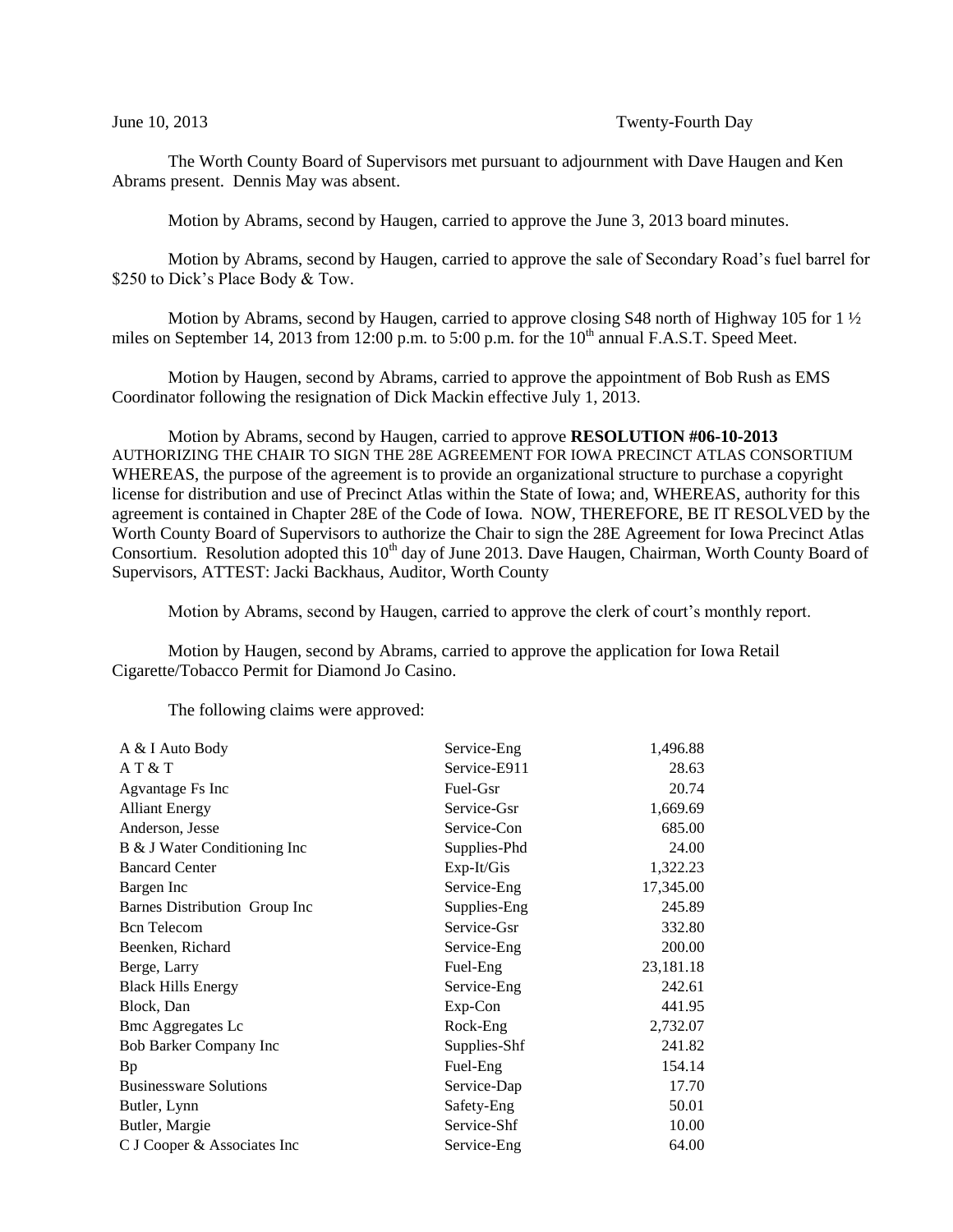| <b>Carquest Auto Parts</b>          | Parts-Gsr               | 1,073.09            |
|-------------------------------------|-------------------------|---------------------|
| Centurylink                         | Service-Eng             | 39.58               |
| City Of Joice                       | Service-Eng             | 36.05               |
| City Of Kensett                     | Service-Eng             | 42.50               |
| City Of Manly                       | Service-Eng             | 38.32               |
| City Of Northwood                   | Service-Eng             | 169.55              |
| Codex Corp.                         | Service-Shf             | 2,175.00            |
| Dave Syverson Inc                   | Service-Eng             | 452.53              |
| <b>Electronic Engineering</b>       | Supplies-Eng            | 20.00               |
| <b>Falkstone Llc</b>                | Rock-Con                | 6,462.70            |
| <b>Fallgatter's Market</b>          | Supplies-Con            | 110.47              |
| Green Canopy Inc                    | Service-Con             | 195.00              |
| Greve Law Office                    | Exp-Aty                 | 167.00              |
| Hackbart, Philip E.                 | Mileage-Vaf             | 12.60               |
| Hanson, James David                 | Phone Reimb-Con         | 220.00              |
| Haugen, David                       | Mileage-Sup             | 35.18               |
| Heiken, David                       | Parts-Eng               | 42.74               |
| Hett, Tracy                         | Service-Aty             | 85.65               |
| Horan, Teri Lee                     | Service-Shf             | 20.00               |
| Huber Supply Co                     | Service-Eng             | 105.00              |
| Ia Counties Public Health Assn      | Fees-Phd                | 75.00               |
| Ia Dept Of Transportation           | Supplies-Eng            | 358.12              |
| Ia State University                 | Edu-Eng                 | 450.00              |
| <b>Inspiron Logistics</b>           | Service-Phd             | 866.66              |
| Isac                                | Edu-Sup                 | 100.00              |
| J.J. Keller & Assoc, Inc.           | Supplies-Eng            | 206.12              |
| Jaspers, Pat                        | Mileage-Shf             | 23.10               |
| Joe's Collision & Performance       | Service-Shf             | 1,071.93            |
| Johnson Vinyl Graphics              | Service-Con             | 40.00               |
| Kruger, Thomas                      | Service-Con             | 121.00              |
| Kuennen, Joseph                     | Service-Gsr             | 57.60               |
| L R Falk Const Co                   | Rock-Eng                | 5,892.11            |
| Larsen Plumbing & Heating Inc       | Service-Gsr             | 123.50              |
| Law Enforcement Systems Inc         | Service-Shf             | 111.00              |
| <b>Lawson Products Inc</b>          | Supplies-Con            | 135.86              |
| Manly Junction Signal               | Service-Con             | 519.41              |
| Marshall & Swift Inc                | Service-Gsr             | 203.10              |
| Martin Bros Dist Co. Inc            | Supplies-Gsr            | 478.28              |
| <b>Martin Marietta Materials</b>    |                         |                     |
|                                     | Rock-Eng<br>Service-Eng | 17,579.11<br>147.43 |
| Mason City Ford Lincoln Inc         |                         |                     |
| May, Dennis                         | Mileage-Sup             | 65.10               |
| Mc Clure Engineering Co             | Service-Ndp             | 16,831.00           |
| Mediacom                            | Service-Con             | 563.92              |
| Midwest Wheel Companies             | Parts-Eng               | 214.95              |
| Mike's C & O Tire                   | Tires-Shf               | 528.20              |
| <b>Next Generation Technologies</b> | Service-Mha             | 4,022.00            |
| North Country Equipment Llc         | Supplies-Con            | 96.37               |
| Northwood Anchor                    | Service-Con             | 545.28              |
| Northwood Dental Associates         | Service-Shf             | 86.00               |
| Northwood Lumber                    | Supplies-Eng            | 196.61              |
| Northwood Sanitation Llc            | Service-Gsr             | 181.50              |
| Northwood True Value                | Supplies-Gsr            | 1,096.63            |
| Oakland, Ricky                      | Safety-Eng              | 44.38               |